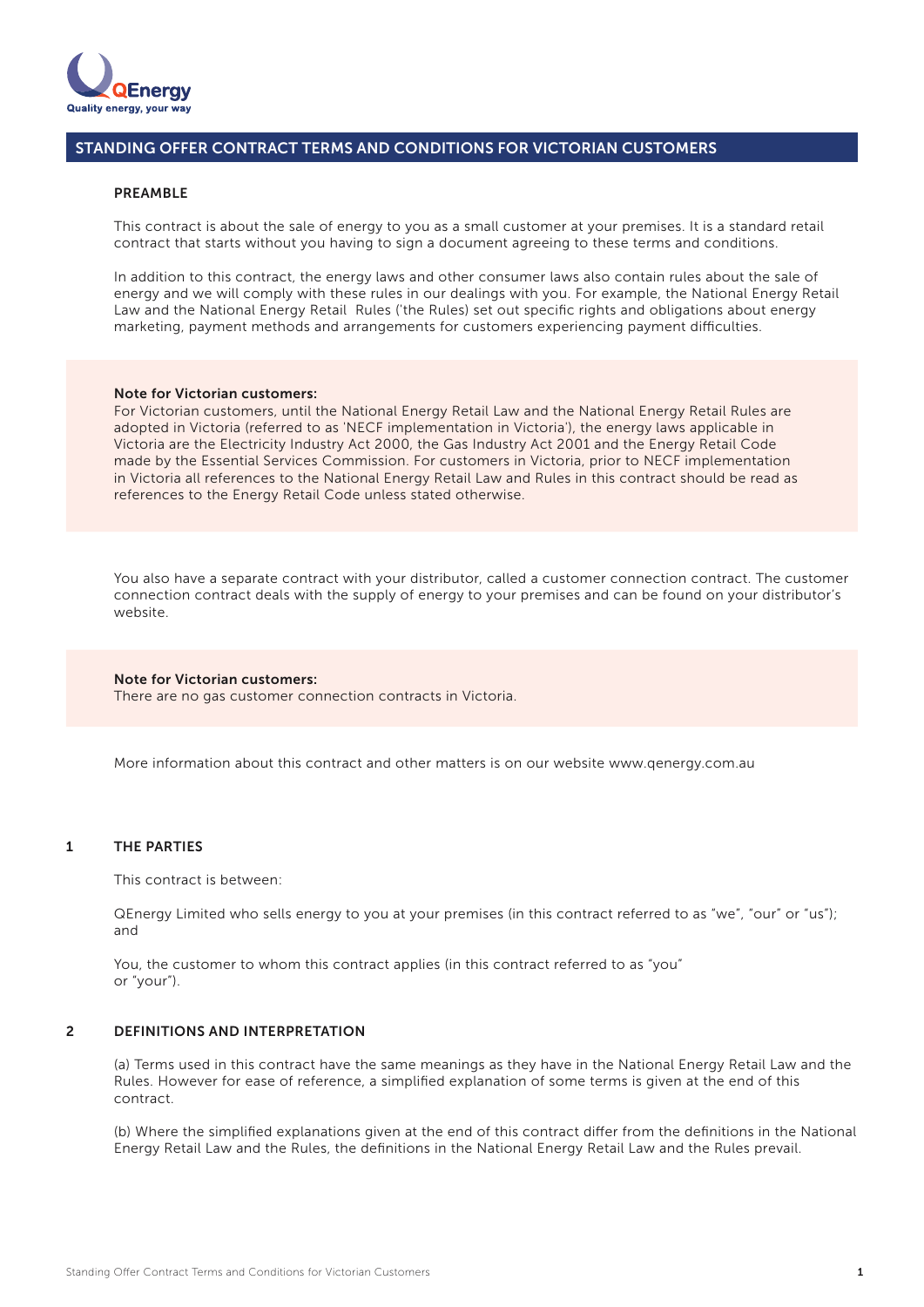

#### DO THESE TERMS AND CONDITIONS APPLY TO YOU? 3

#### These are our terms and conditions 3.1

This contract sets out the terms and conditions for a standard retail contract for a small customer under the National Energy Retail Law and the Rules.

### Application of these terms and conditions 3.2

These terms and conditions apply to you if:

(a) you are a residential customer; or

- (b) you are a business customer who is a small customer; and
- (c) you request us to sell energy to you at your premises; and
- (d) you are not being sold energy for the premises under a market retail contract.

#### Electricity or gas 3.3

Standard retail contracts apply to electricity and gas, but some terms may be expressed to apply only to one or the other. If we are your retailer for both electricity and gas, you have a separate contract with us for each of them.

### WHAT IS THE TERM OF THIS CONTRACT? 4

### When does this contract start? 4.1

This contract starts on the date you satisfy any pre-conditions set out in the National Energy Retail Law and the Rules, including giving us acceptable identification and your contact details for billing purposes.

### When does this contract end? 4.2

(a) This contract ends:

 (i) if you give us a notice stating you wish to end the contract—subject to paragraph (b), on a date advised by us of which we will give you at least 5 but no more than 20 business days notice; or (ii) if you are no longer a small customer:

 (A) subject to paragraph (b), on a date specified by us, of which we will give you at least 5 but no more than 20 business days notice; or

 (B) if you have not told us of a change in the use of your energy—from the time of the change in use; or

(iii) if we both agree to a date to end the contract—on the date that is agreed; or

(iv) if you start to buy energy for the premises from us or a different retailer under a customer retail contract—on the date the market retail contract starts; or

 $(v)$  if a different customer starts to buy energy for the premises—on the date that customer's contract starts; or

 (vi) if the premises are disconnected and you have not met the requirements in the Rules for reconnection—10 business days from the date of disconnection.

(b) If you do not give us safe and unhindered access to the premises to conduct a final meter reading (where relevant), this contract will not end under paragraph (a) (i) or (ii) until we have issued you a final bill and you have paid any outstanding amount for the sale of energy.

(c) Rights and obligations accrued before the end of this contract continue despite the end of the contract, including any obligations to pay amounts to us.

### Vacating your premises 4.3

(a) If you are vacating your premises, you must provide your forwarding address to us for your final bill in addition to a notice under clause 4.2(a)(i) of this contract.

(b) When we receive the notice, we must use our best endeavours to arrange for the reading of the meter on the date specified in your notice (or as soon as possible after that date if you do not provide access to your meter on that date) and send a final bill to you at the forwarding address stated in your notice.

(c) You will continue to be responsible for charges for the premises until your contract ends in accordance with clause 4.2 of this contract.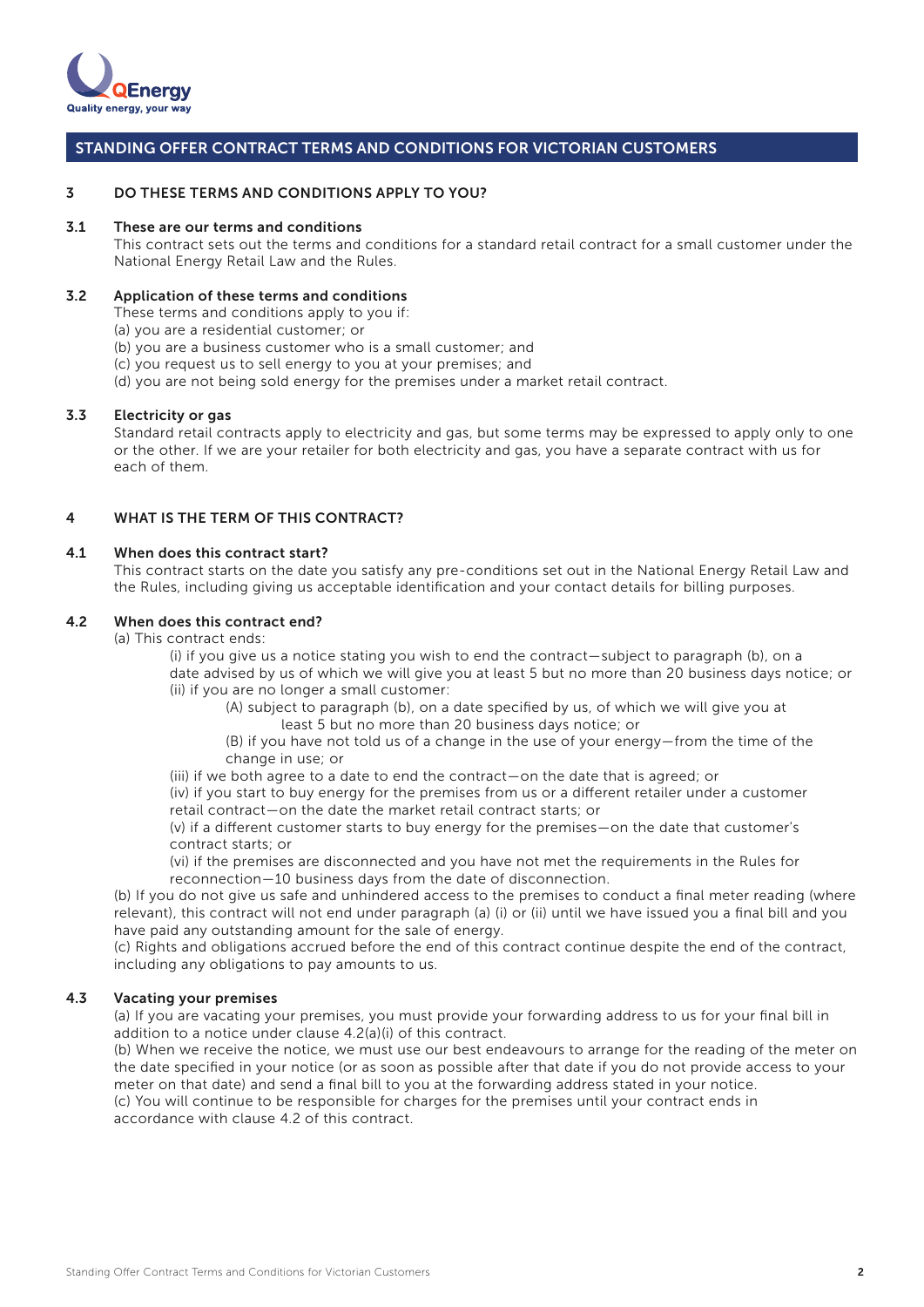

#### 5 SCOPE OF THIS CONTRACT

#### 5.1 What is covered by this contract?

(a) Under this contract we agree to sell you energy at your premises. We also agree to meet other obligations set out in this contract and to comply with the energy laws. (b) n return, you agree:

 (i) to be responsible for charges for energy supplied to the premises until this contract ends under clause even if you vacate the premises earlier; and

(ii) to pay the amounts billed by us under this contract; and

(iii) to meet your obligations under this contract and the energy laws.

### 5.2 What is not covered by this contract?

This contract does not cover the physical connection of your premises to the distribution system, including metering equipment and the maintenance of that connection and the supply of energy to your premises. This is the role of your distributor under a separate contract called a customer connection contract.

### Note for Victorian customers:

There are no gas customer connection contracts in Victoria.

### 6 YOUR GENERAL OBLIGATIONS

- 6.1 Full information. You must give us any information we reasonably require for the purposes of this contract. The information must be correct, and you must not mislead or deceive us in relation to any information provided to us.
- 6.2 Updating information. You must tell us promptly if information you have provided to us changes, including if your billing address changes or if your use of energy changes (for example, if you start running a business at the premises).

#### 6.3 Life support equipment

(a) If a person living at your premises requires life support equipment, you must register the premises with us or your distributor. To register, you will need to give written confirmation from a registered medical practitioner of the requirement for life support equipment at the premises. (b) You must tell us or your distributor if the life support equipment is no longer required at the premises.

6.4 Obligations if you are not an owner. If you cannot meet an obligation relating to your premises under this contract because you are not the owner you will not be in breach of the obligation if you take all reasonable steps to ensure that the owner or other person responsible for the premises fulfils the obligation.

### 7 OUR LIABILITY

(a) The quality and reliability of your electricity supply and the quality, pressure and continuity of your gas supply is subject to a variety of factors that are beyond our control as your retailer, including accidents, emergencies, weather conditions, vandalism, system demand, the technical limitations of the distribution system and the acts of other persons (such as your distributor), including at the direction of a relevant authority.

(b) To the extent permitted by law, we give no condition, warranty or undertaking, and we make no representation to you, about the condition or suitability of energy, its quality, fitness for purpose or safety, other than those set out in this contract.

(c) Unless we have acted in bad faith or negligently, the National Energy Retail Law excludes our liability for any loss or damage you suffer as a result of the total or partial failure to supply energy to your premises, which includes any loss or damage you suffer as a result of the defective supply of energy.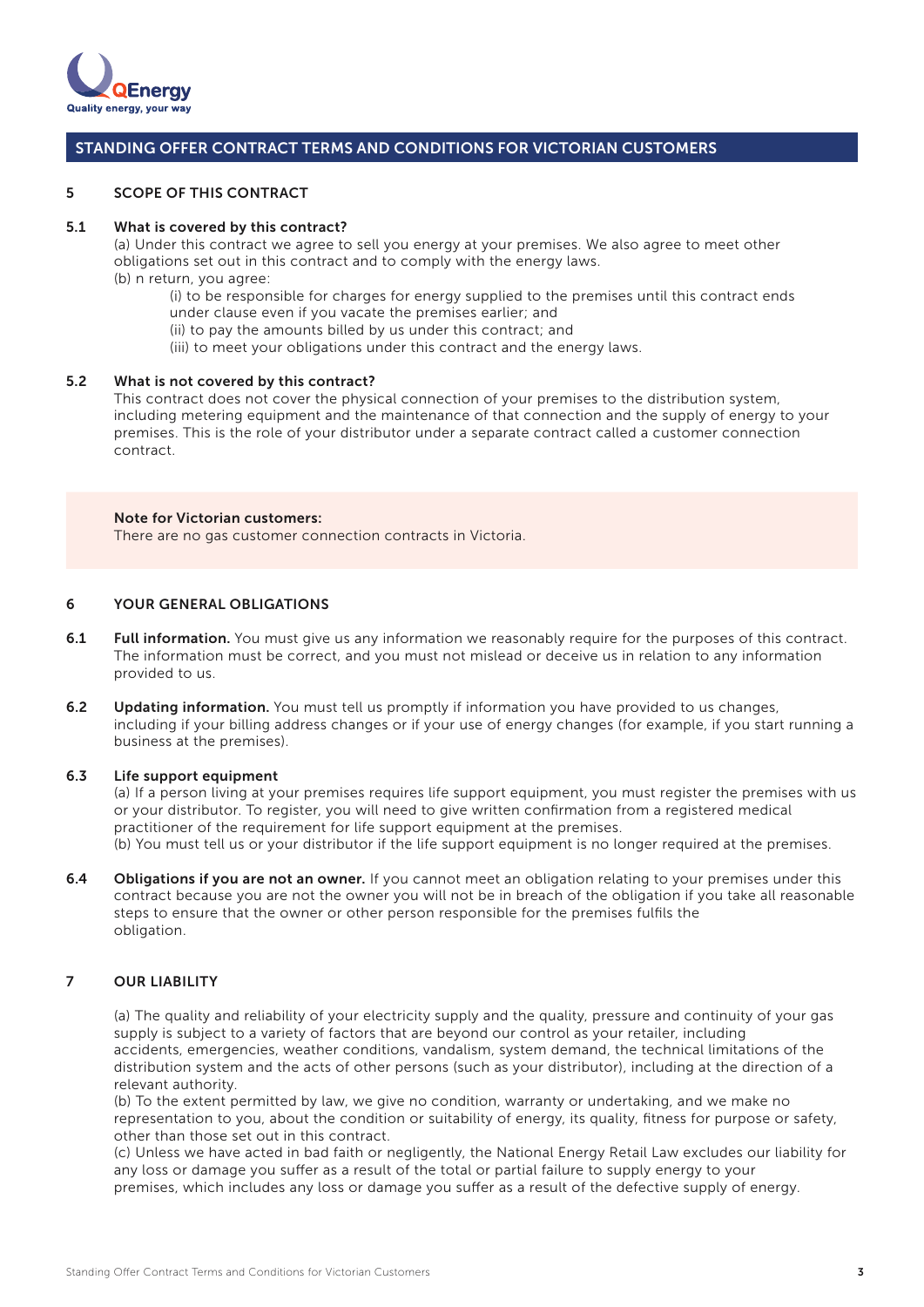

### Note for Victorian customers:

Prior to NECF implementation in Victoria, the reference to the NERL in clause 7(c) is a reference to, in the case of electricity, s.120 of the National Electricity Law as set out in the Schedule to the National Electricity (South Australia) Act 1996 or, in the case of gas, to s.232 of the Gas Industry Act or s.33 of the Gas Safety Act 1997.

### 8 PRICE FOR ENERGY AND OTHER SERVICES

#### 8.1 What are our tariffs and charges?

(a) Our tariffs and charges for the sale of energy to you under this contract are our standing offer prices. These are published on our website and include your distributor's charges. (b) Different tariffs and charges may apply to you depending on your circumstances. The conditions for each tariff and charge are set out in our standing offer prices.

*Note: We do not impose any charges for the termination of this contract.*

#### 8.2 Changes to tariffs and charges

(a) If we vary our standing offer prices, we will publish the variation in a newspaper and on our website at least 10 business days before it starts. We will also include details with your next bill if the variation affects you.

(b) Our standing offer prices will not be varied more often than once every 6 months.

8.3 Variation of tariff due to change of use. If a change in your use of energy means you are no longer eligible for the particular tariff you are on, we may transfer you to a new tariff under our standing offer prices: (a) if you notify us there has been a change of use—from the date of notification; or (b) if you have not notified us of the change of use—retrospectively from the date the change of use occurred.

### 8.4 Variation of tariff or type of tariff on request

(a) If you think you satisfy the conditions applying to another tariff or type of tariff under our standing offer prices, you can ask us to review your current circumstances to see whether that tariff or type of tariff can apply to you.

(b) If you meet the requirements for another tariff or type of tariff and request us to do so, we must: (i) transfer you to that other tariff within 10 business days; or

(ii) transfer you to that other type of tariff from the date the meter is read or the type of meter is changed (if needed).

8.5 Changes to tariffs or type of tariff during a billing cycle. If a tariff applying to you changes during a billing cycle, we will calculate your next bill on a proportionate basis.

#### 8.6 **GST**

Amounts specified in the standing offer prices from time to time and other amounts payable under this contract are inclusive of GST.

### 9 **BILLING**

9.1 General. We will send a bill to you as soon as possible after the end of each billing cycle. We will send the bill:

(a) to you at the address nominated by you; or

(b) to a person authorised in writing by you to act on your behalf at the address specified by you.

#### 9.2 Calculating the bill. Bills we send to you ('your bills') will be calculated on:

(a) the amount of energy consumed at your premises during the billing cycle (using information obtained from reading your meter or otherwise in accordance with the Rules); and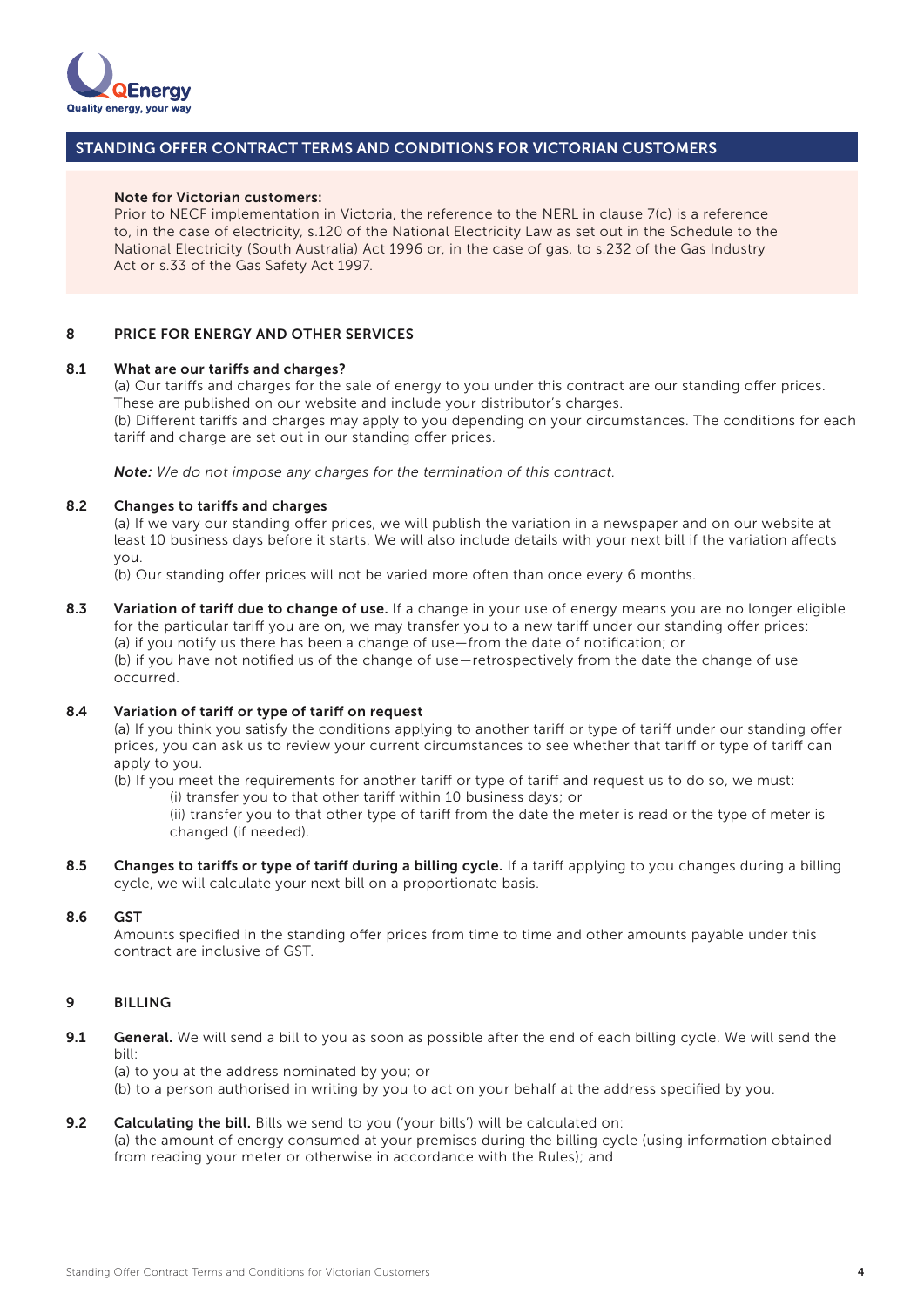

(b) the amount of fees and charges for any other services provided under this contract during the billing cycle; and

(c) the charges payable for services provided by your distributor, including connection charges if you have asked for a new connection or connection alteration and have not made alternative arrangements with your distributor.

### Estimating the energy usage 9.3

(a) We may estimate the amount of energy consumed at your premises if your meter cannot be read, if your metering data is not obtained (for example, if access to the meter is not given or the meter breaks down or is faulty), or if you otherwise consent.

### Note for Victorian customers:

In Victoria, a retailer must obtain a customer's 'explicit informed consent' to base the customer's bill on an estimation, unless the meter cannot be read or the metering data is not obtained.

(b) If we estimate the amount of energy consumed at your premises to calculate a bill, we must:

(i) clearly state on the bill that it is based on an estimation; and

(ii) when your meter is later read, adjust your bill for the difference between the estimate and the energy actually used.

(c) If the later meter read shows that you have been undercharged, we will allow you to pay the undercharged amount in instalments, over the same period of time during which the meter was not read (if less than 12 months), or otherwise over 12 months.

(d) If the meter has not been read due to your actions, and you request us to replace the estimated bill with a bill based on an actual reading of the meter, we will comply with your request but may charge you any cost we incur in doing so.

- Your historical billing information. Upon request, we must give you information about your billing history for the previous 2 years free of charge. However, we may charge you if we have already given you this information in the previous 12 months, or if you require information going back more than 2 years. 9.4
- Bill smoothing. We may, where you agree, arrange for you to pay your bills under a bill smoothing arrangement, which is based on a 12 monthly estimate of your energy consumption. 9.5

### PAYING YOUR BILL 10

- What you have to pay. You must pay to us the amount shown on each bill by the date for payment (the payby date) on the bill. The pay-by date will be no earlier than 13 business days from the date on which we issue your bill. 10.1
- **Issue of reminder notices.** If you have not paid your bill by the pay-by date, we will send you a reminder notice that payment is required. The reminder notice will give you a further due date for payment which will be not less than 6 business days after we issue the notice. 10.2
- Difficulties in paying. If you have difficulties paying your bill, you should contact us as soon as possible. We will provide you with information about your entitlements as a Victorian energy customer. 10.3
- Late payment fees. If you have not paid a bill by the pay-by date, we may require you to pay a late payment fee, which is part of our standing offer prices published on our website. 10.4

#### **METERS** 11

(a) You must allow safe and unhindered access to your premises for the purposes of reading and maintaining the meters (where relevant).

(b) We will use our best endeavours to ensure that a meter reading is carried out as frequently as is needed to prepare your bills, consistently with the metering rules and in any event at least once every 12 months.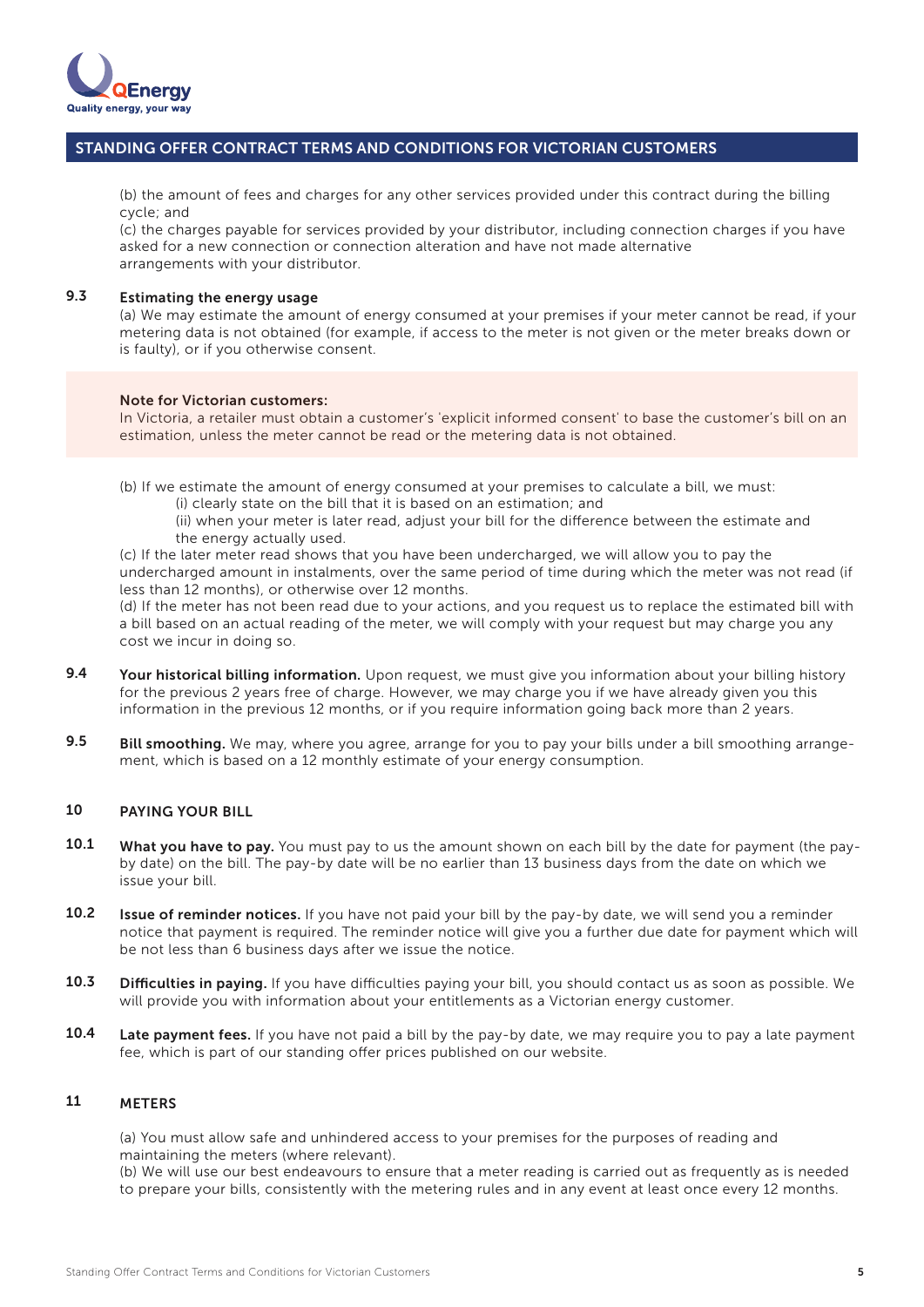

#### UNDERCHARGING AND OVERCHARGING 12

#### Undercharging 12.1

(a) If we have undercharged you, we may recover the undercharged amount from you. If we recover an undercharged amount from you:

(i) we will not charge interest on the undercharged amount; and

(ii) we will offer you time to pay the undercharged amount in instalments over the same period of time during which you were undercharged (if less than 12 months), or otherwise over 12 months.

(b) The maximum amount we can recover from you is limited to the amount that has been undercharged in the 9 months immediately before we notify you, unless the undercharge is your fault, or results from your unlawful act or omission.

### 12.2 Overcharging

(a) Where you have been overcharged by less than \$50 and you have already paid the overcharged amount, we must credit that amount to your next bill.

(b) Where you have been overcharged by \$50 or more, we must inform you within 10 business days of our becoming aware of the overcharge and, if you have already paid that amount, we must credit that amount to your next bill. However, if you request otherwise, we will comply with that request.

(c) If you have stopped buying energy from us, we will use our best endeavours to pay the overcharged amount to you within 10 business days.

(d) If you have been overcharged as a result of your own fault or unlawful act or omission, we may limit the amount we credit or pay you to the amount you were overcharged in the last 12 months.

### 12.3 Reviewing your bill

(a) If you disagree with the amount you have been charged, you can ask us to review your bill in accordance with our standard complaints and dispute resolution procedures.

(b) If you ask us to, we must arrange for a check of the meter reading or metering data or for a test of the meter in reviewing the bill. You will be liable for the cost of the check or test and we may request payment in advance. However, if the meter or metering data proves to be faulty or incorrect, we must reimburse you for the amount paid.

### Note for Victorian customers:

Customers in Victoria are not required to pay for a meter check or test in advance.

(c) If your bill is being reviewed, you are still required to pay any other bills from us that are due for payment and the lesser of:

(i) the portion of the bill that you do not dispute; or

(ii) an amount equal to the average of your bills in the last 12 months.

### SECURITY DEPOSITS 13

- Security deposit. We may require that you provide a security deposit. The circumstances in which we can require a security deposit and the maximum amount of the security deposit are governed by the Rules. 13.1
- 13.2 Interest on security deposits. Where you have paid a security deposit, we must pay you interest on the security deposit at a rate and on terms required by the Rules.

#### Use of a security deposit 13.3

(a) We may use your security deposit, and any interest earned on the security deposit, to offset any amount you owe under this contract:

(i) if you fail to pay a bill and as a result we arrange for the disconnection of your premises; or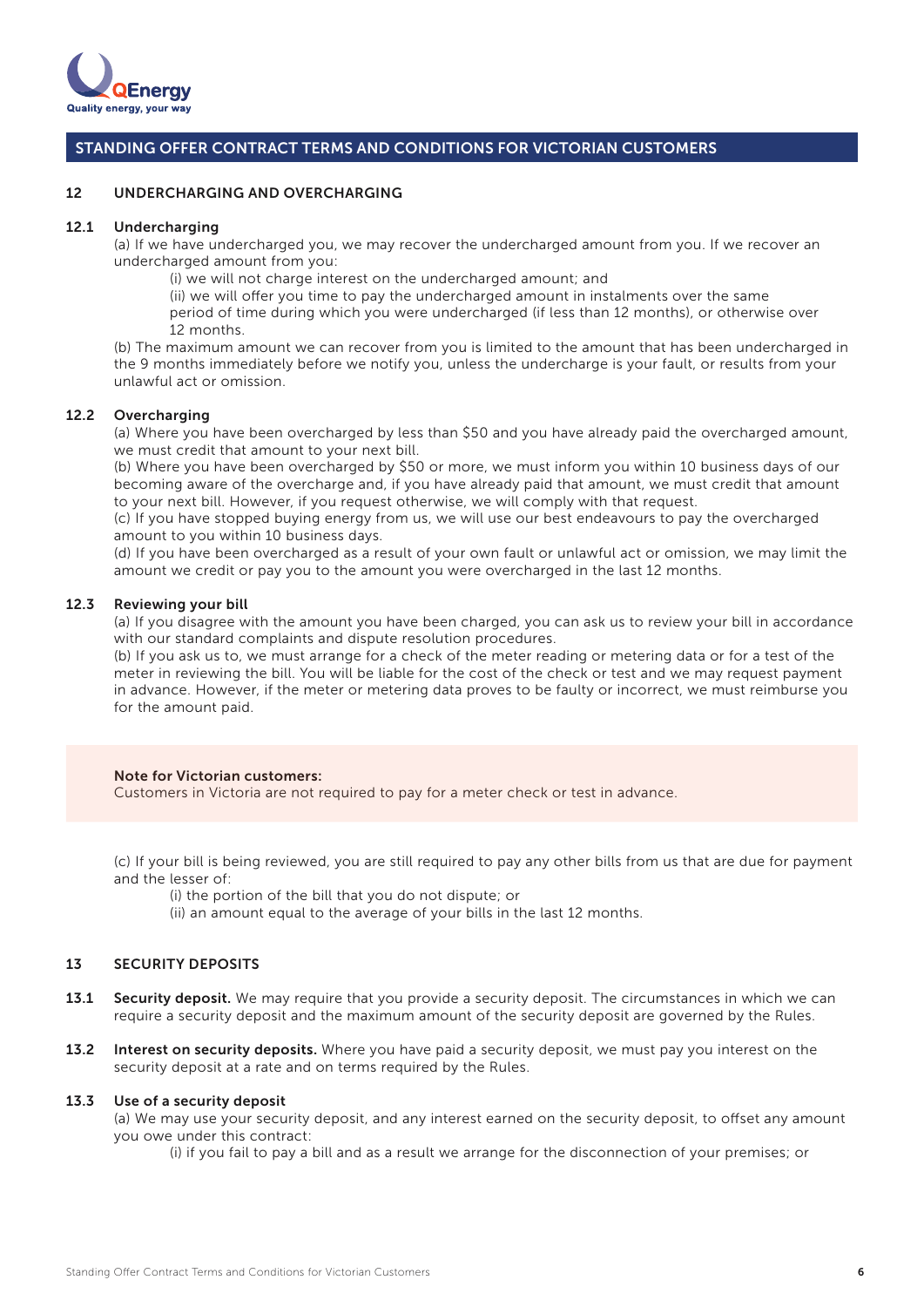

 (ii) in relation to a final bill (i.e. a bill we issue when you vacate the premises or when you stop purchasing energy from us at your premises or when you request that your premises be disconnected).

(b) If we use your security deposit or any accrued interest to offset amounts owed to us, we will advise you within 10 business days.

### 13.4 Return of security deposit

(a) We must return your security deposit and any accrued interest in the following circumstances: (i) you complete 1 years' payment (in the case of residential customers) or 2 years' payment (in the case of business customers) by the pay-by dates on our initial bills; or (ii) subject to clause 14.3 of this contract, you stop purchasing energy at the relevant premises

under this contract.

(b) If you do not give us any reasonable instructions, we will credit the amount of the security deposit, together with any accrued interest, to your next bill.

### DISCONNECTION OF SUPPLY 14

#### When can we arrange for disconnection? 14.1

Subject to us satisfying the requirements in the Rules, we may arrange for the disconnection of your premises if:

(a) you do not pay your bill by the pay-by-date or, if you are a residential customer receiving assistance under Part 3 of the Energy Retail Code, you fail to make a payment or otherwise do not adhere to the terms of that assistance; or

(b) you do not provide a security deposit we are entitled to require from you; or

(c) you do not give access to your premises to read a meter (where relevant) for

3 consecutive meter reads; or

(d) there has been illegal or fraudulent use of energy at your premises in breach of clause 16 of this contract; or

(e) we are otherwise entitled or required to do so under the Rules or by law.

14.2 Notice and warning of disconnection. Before disconnecting your premises, we must comply with relevant warning notice requirements and other provisions in the Rules. However, we are not required to provide a warning notice prior to disconnection in certain circumstances (for example, where there has been illegal or fraudulent use of energy at your premises or where there is an emergency or health and safety issue).

### When we must not arrange disconnection 14.3

(a) Subject to paragraph

(b), your premises may not be disconnected during the following times ('the protected period'): (i) on a business day before 8.00am or after 3.00pm; or

### Note for Victorian customers:

The protected period for a residential customer in Victoria is before 8:00am or after 2:00pm. The protected period for a business customer in Victoria is before 8:00am or after 3:00pm

(ii) on a Friday or the day before a public holiday; or

(iii) on a weekend or a public holiday; or

 (iv) on the days between 20 December and 31 December (both inclusive) in any year; or (v) if you are being disconnected under clause 14.1(a), during an extreme weather event.

### Note for Victorian customers:

Paragraph (v) does not apply in Victoria.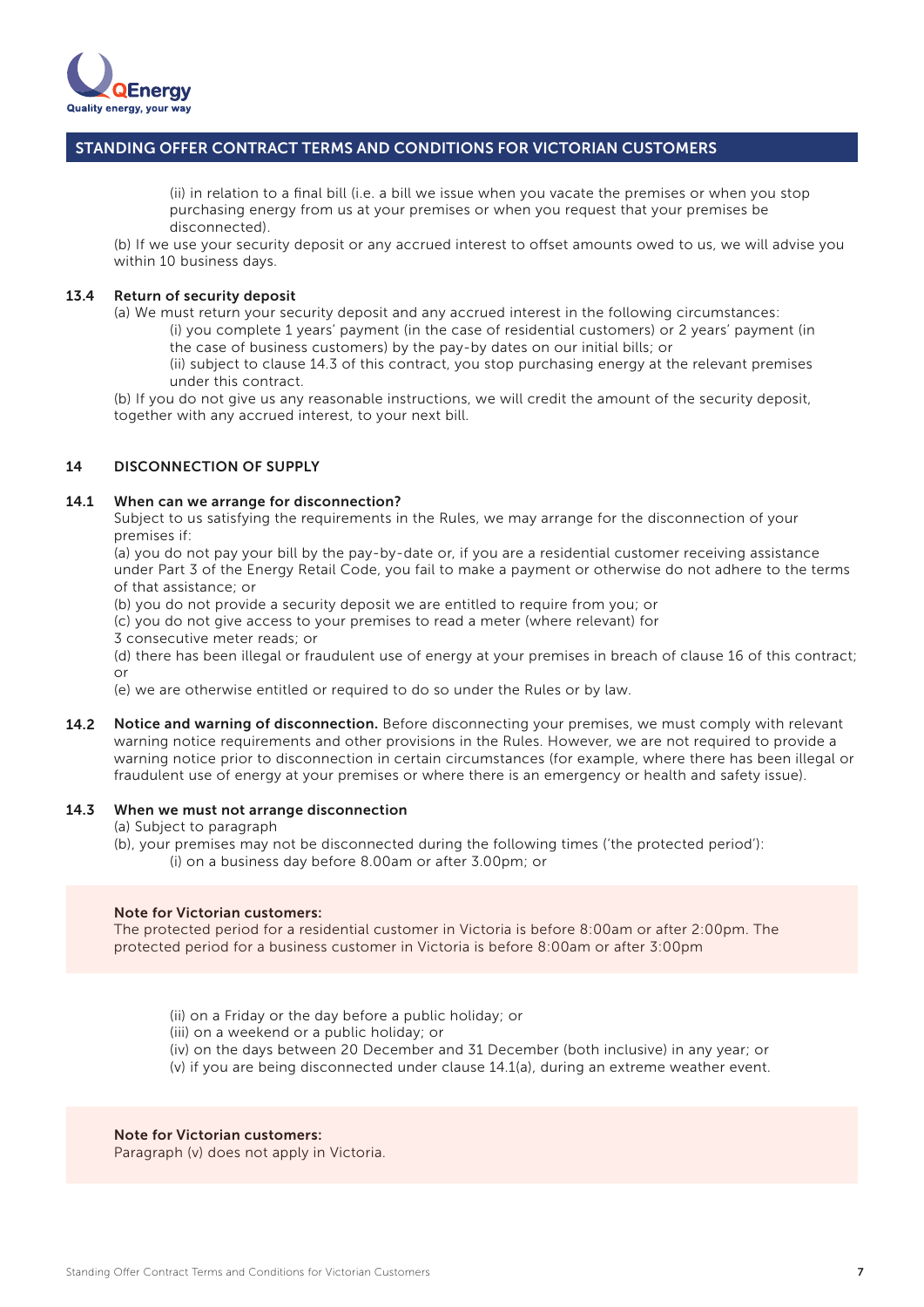

(b) Your premises may be disconnected within the protected period:

(i) for reasons of health and safety; or

(ii) in an emergency; or

(iii) as directed by a relevant authority; or

 (iv) if you are in breach of clause 6.5 of your customer connection contract which deals with interference with energy equipment; or

### Note for Victorian customers:

Victorian customers may be disconnected if it is permitted under their connection contract or under the applicable energy laws.

 (v) if you request us to arrange disconnection within the protected period; or (vi) if your premises contain a commercial business that only operates within the protected period and where access to the premises is necessary to effect disconnection; or (vii) where the premises are not occupied.

### RECONNECTION AFTER DISCONNECTION 15

(a) We must request your distributor to reconnect your premises if, within 10 business days of your premises being disconnected:

(i) you ask us to arrange for reconnection of your premises; and

(ii) you rectify the matter that led to the disconnection; and

(iii) you pay any reconnection charge (if requested).

(b) We may terminate this contract 10 business days following disconnection if you do not meet the requirements in paragraph (a).

### WRONGFUL AND ILLEGAL USE OF ENERGY 16

Use of energy. You must not, and must take reasonable steps to ensure others do not: 16.1

(a) illegally use energy supplied to your premises; or

(b) interfere or allow interference with any energy equipment that is at your premises except as may be permitted by law; or

(c) use the energy supplied to your premises or any energy equipment in a manner that:

 (i) unreasonably interferes with the connection or supply of energy to another customer; or (ii) causes damage or interference to any third party; or

(d) allow energy purchased from us to be used otherwise than in accordance with this contract and the Rules; or

(e) tamper with, or permit tampering with, any meters or associated equipment.

### NOTICES AND BILLS 17

(a) Notices and bills under this contract must be sent in writing, unless this contract or the National Energy Retail Law and the Rules say otherwise.

(b) A notice or bill sent under this contract is taken to have been received by you or by us (as relevant): (i) on the date it is handed to the party, left at the party's premises (in your case) or one of our

offices (in our case) or successfully faxed to the party (which occurs when the sender receives a transmission report to that effect); or

(ii) on the date 2 business days after it is posted; or

 (iii) on the date of transmission (unless the sender receives notice that delivery did not occur or has been delayed) if sent electronically and the use of electronic communication has been agreed between us.

(c) Our contact details for you to contact us or send us a notice are as set out in our bill to you, or as notified to you from time to time.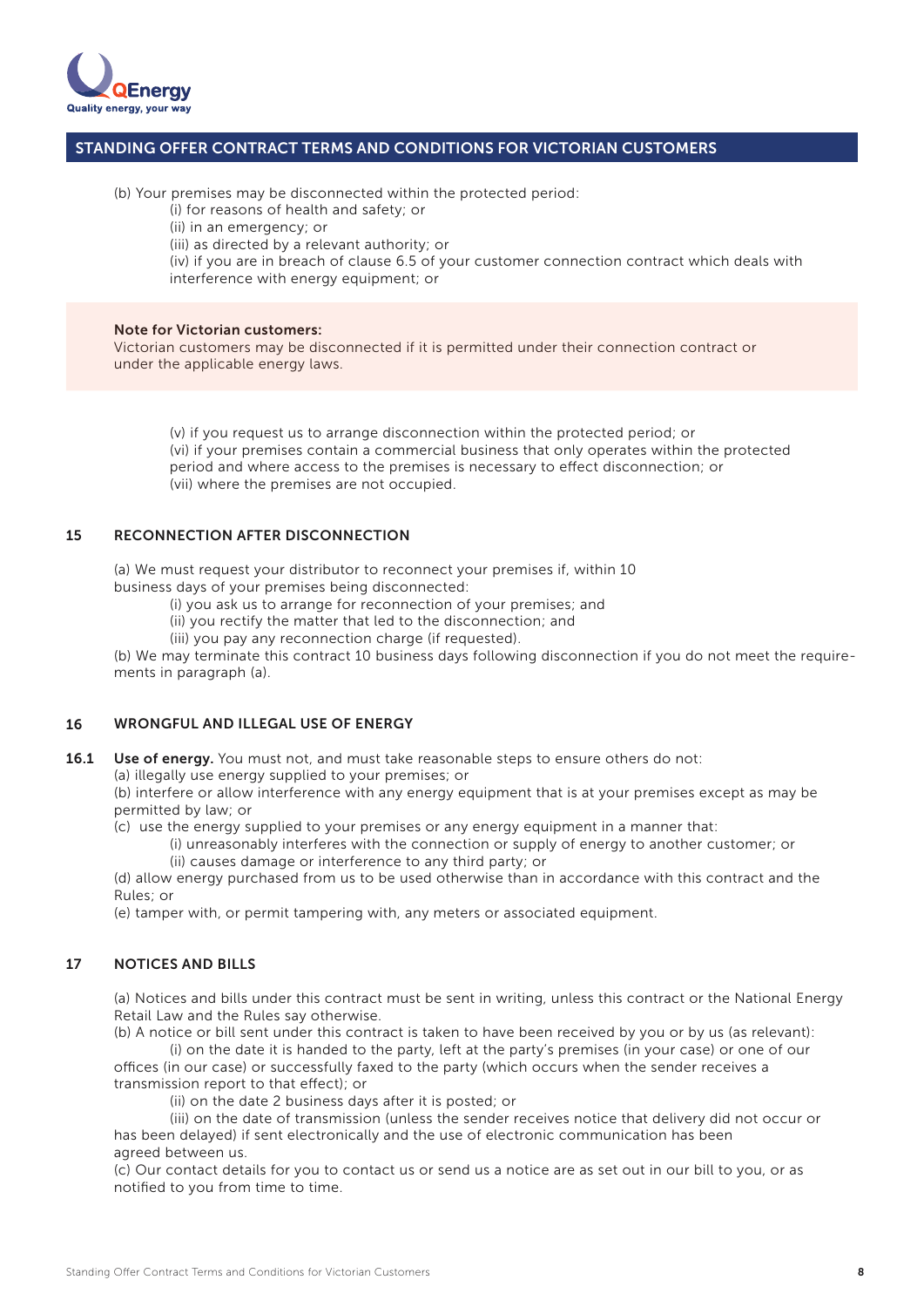

#### PRIVACY ACT NOTICE 18

We will comply with all relevant privacy legislation in relation to your personal information. You can find a summary of our privacy policy on our website. If you have any questions, you can contact our privacy officer.

### COMPLAINTS AND DISPUTE RESOLUTION 19

Complaints. If you have a complaint relating to the sale of energy by us to you, or this contract generally, you may lodge a complaint with us in accordance with our standard complaints and dispute resolution procedures. 19.1

*Note: Our standard complaints and dispute resolution procedures are published on our website.*

19.2 Our obligations in handling complaints. If you make a complaint, we must respond to your complaint within the required timeframes set out in our standard complaints and dispute resolution procedures and inform you:

(a) of the outcome of your complaint and the reasons for our decision; and (b) that if you are not satisfied with our response, you have a right to refer the complaint to the Energy and Water Ombudsman of Victoria.

### FORCE MAJEURE 20

- 20.1 Effect of force majeure event. If either party to this contract cannot meet an obligation under this contract because of an event outside the control of that party ('a force majeure event'): (a) the obligation, other than an obligation to pay money, is suspended to the extent it is affected by the force majeure event for as long as the force majeure event continues; and (b) the affected party must use its best endeavours to give the other party prompt notice of that fact including full particulars of the event, an estimate of its likely duration, the extent to which the affected party's obligations are affected and the steps being taken to remove, overcome or minimise those effects.
- 20.2 Deemed prompt notice. If the effects of a force majeure event are widespread, we will be deemed to have given you prompt notice if we make the necessary information available by way of a 24 hour telephone service within 30 minutes of being advised of the event or otherwise as soon as practicable.
- Obligation to overcome or minimise effect of force majeure event. A party that claims a force majeure event must use its best endeavours to remove, overcome or minimise the effects of that event as soon as practicable. 20.3
- Settlement of industrial disputes. Nothing in this clause requires a party to settle an industrial dispute that constitutes a force majeure event in any manner other than the manner preferred by that party. 20.4

### APPLICABLE LAW 21

The laws of Victoria govern this contract.

### RETAILER OF LAST RESORT EVENT 22

If we are no longer entitled by law to sell energy to you due to a Retailer of Last Resort (RoLR) event occurring in relation to us, we are required under the National Energy Retail Law and the Rules to provide relevant information (including your name, billing address and metering identifier) to the entity appointed as the relevant designated retailer for the RoLR event and this contract will come to an end.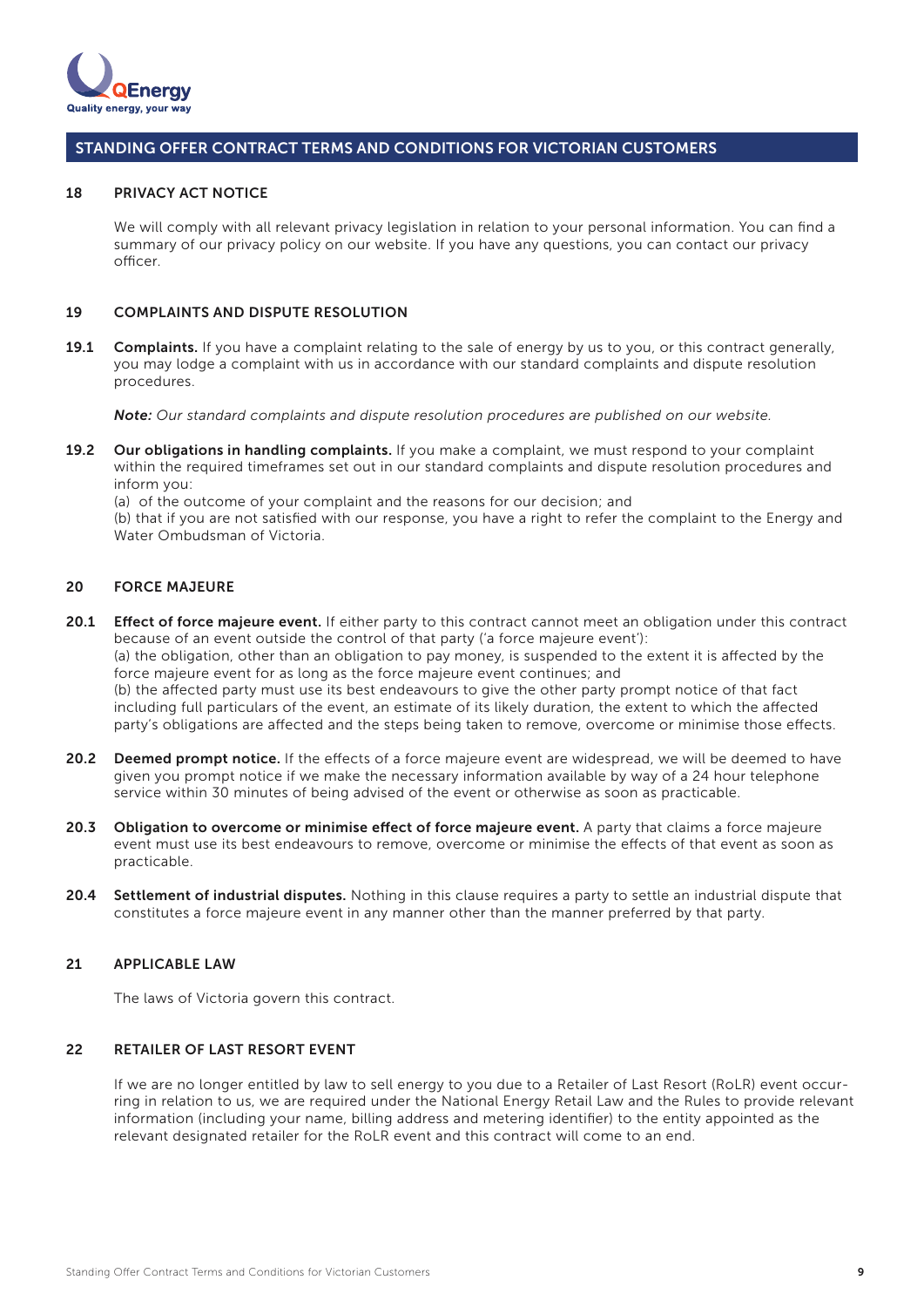

#### GENERAL 23

23.1 Our obligations. Some obligations placed on us under this contract may be carried out by another person. If an obligation is placed on us to do something under this contract, then: (a) we are taken to have complied with the obligation if another person does it on our behalf; and (b) if the obligation is not complied with, we are still liable to you for the failure to comply with this c ontract.

### 23.2 Amending this contract

(a) This contract may only be amended in accordance with the procedures set out in the National Energy Retail Law.

### Note for Victorian customers:

For Victorian customers the procedures are set out in section 40A of the Electricity Industry Act and section 48 Gas Industry Act.

(b) We must publish any amendments to this contract on our website.

### SIMPLIFIED EXPLANATION OF TERMS

billing cycle means the regular recurrent period for which you receive a bill from us; business day means a day other than a Saturday, a Sunday or a public holiday; customer means a person who buys or wants to buy energy from a retailer;

customer connection contract means a contract between you and your distributor for the provision of customer connection services;

### Note for Victorian customers:

There are no gas customer connection contracts in Victoria.

designated retailer means the financially responsible retailer for the premises (where you have an existing connection) or the local area retailer (where you do not have an existing connection) for your premises;

disconnection means an action to prevent the flow of energy to the premises, but does not include an interruption;

distributor means the person who operates the system that connects your premises to the distribution network;

### Note for Victorian customers:

In Victoria, Electricity Industry Act means the Electricity Industry Act 2000.

emergency means an emergency due to the actual or imminent occurrence of an event that in any way endangers or threatens to endanger the safety or health of any person, or normal operation of the distribution system or transmission system, or that destroys or damages, or threatens to destroy or damage, any property;

energy means electricity or gas;

energy laws means national and State and Territory laws and rules relating to energy and the legal instruments made under those laws and rules;